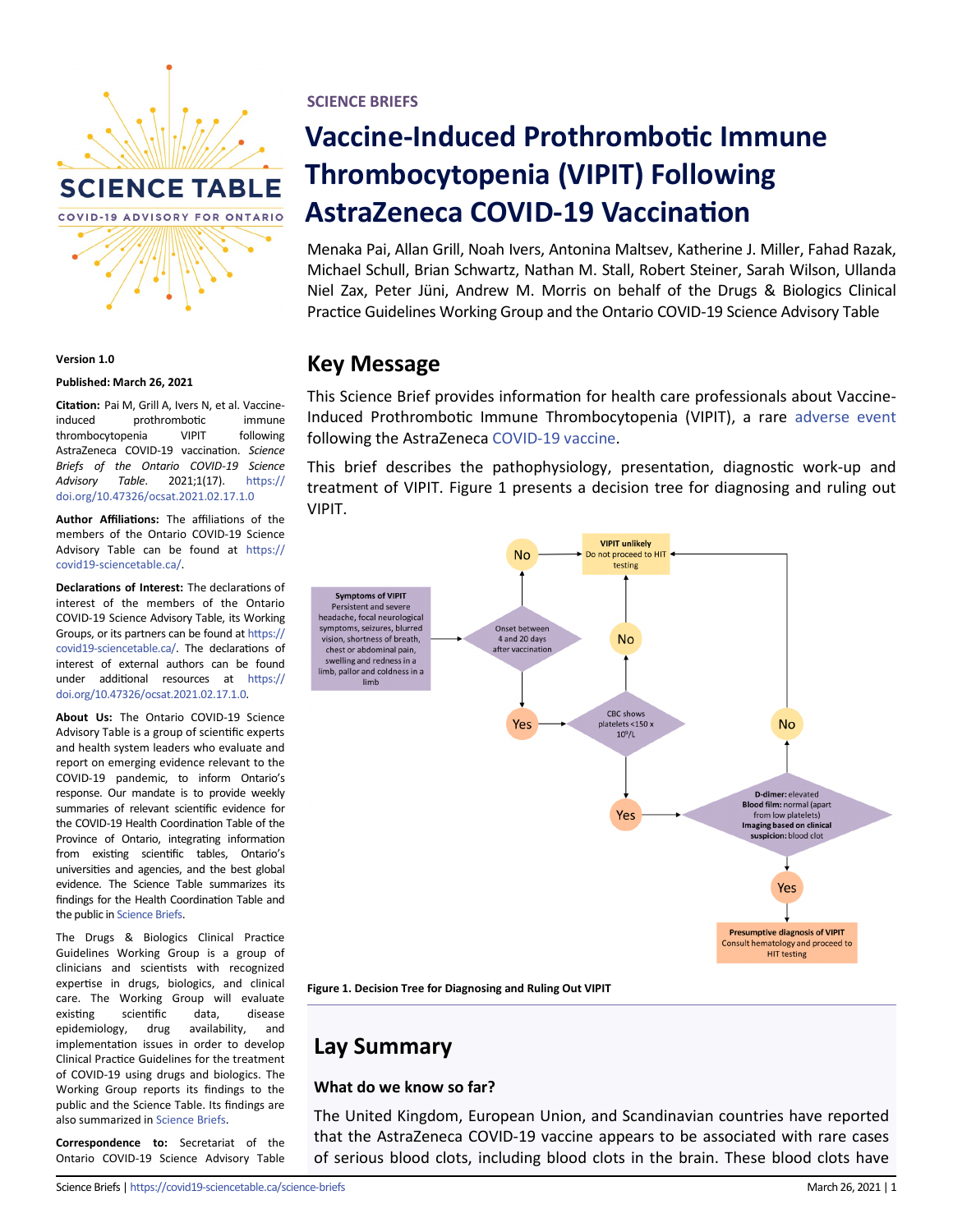(info@covid19-[sciencetable.ca\)](mailto:info@covid19-sciencetable.ca)

**Copyright:** 2021 Ontario COVID-19 Science Advisory Table. This is an open access document distributed under the terms of the [Creative Commons Attribution License,](https://creativecommons.org/licenses/by/4.0/) which permits unrestricted use, distribution, and reproduction in any medium, provided that the original work is properly cited.

The views and findings expressed in this Science Brief are those of the authors and do not necessarily reflect the views of all of the members of the Ontario COVID-19 Science Advisory Table, its Working Groups, and its partners.

two important features: they occur 4 to 20 days after vaccination, and they are associated with low platelets (tiny blood cells that help form blood clots to stop bleeding). Doctors are calling this "vaccine-induced prothrombotic immune [thrombocytopenia](https://covid19-sciencetable.ca/glossary/#thrombocytopenia)" (VIPIT). VIPIT seems to be rare, occurring in anywhere from 1 in every 125,000 to 1 in 1 million people.

Health Canada has stated that the AstraZeneca COVID-19 vaccine continues to be safe and effective at protecting Canadians against COVID-19 and encourages people to get immunized with any of the COVID-19 vaccines that are authorized in Canada.

#### **Are certain people more likely to get VIPIT?**

VIPIT is very rare. At this time, we do not know if certain patients are more likely to get VIPIT. So far, most of the cases from Europe have occurred in women under age 55 – but many of these countries used more of their initial AstraZeneca vaccine supply in women under age 55. We do not believe that VIPIT is more common in people who have had blood clots before, people with a family history of blood clots, people with a low platelets, or pregnant women, because VIPIT does not develop through the same process as usual types of bleeding or clotting problems.

#### **What should you look out for if you received the AstraZeneca COVID-19 vaccine?**

You should speak to a health care professional if you have unusual or severe symptoms after any COVID-19 vaccine. If you experience the following symptoms between 4 and 20 days after vaccination, it might indicate that you have VIPIT: a severe headache that does not go away; a seizure; difficulty moving part of your body; new blurry vision that does not go away; difficulty speaking; shortness of breath; chest pain; severe abdominal pain; new severe swelling, pain, or colour change of an arm or a leg. These symptoms can also be a sign of other serious conditions and should be assessed in an emergency department.

### **What should you do if you have concerning symptoms after the AstraZeneca COVID-19 vaccine?**

If your symptoms are not severe, you can see (virtually or in-person) your primary care professional. If you have severe symptoms, you should go to the nearest emergency department immediately. You should tell the health care providers who see you that you received the AstraZeneca COVID-19 vaccine and give them the date you got vaccinated. If the healthcare professional who assesses you is concerned, you may have scans and additional bloodwork collected.

#### **Do healthcare professionals know how to diagnose and treat VIPIT?**

Yes. Health care professionals and scientists in Ontario have been working with experts in Canada, and around the world, to better understand VIPIT. The Ontario COVID-19 Science Advisory Table has summarized what we know about VIPIT right now and has published guides for healthcare professionals outside and inside the hospital, to help them diagnose and treat VIPIT.

#### **Why is Ontario still using the AstraZeneca COVID-19 vaccine?**

Health Canada reviewed the AstraZeneca COVID-19 Vaccine, as well as a similar vaccine called COVISHIELD. They have stated that the benefits in protecting Canadians from COVID-19 continue to outweigh the risks and encourage Canadians to get immunized with any of the COVID-19 vaccines that are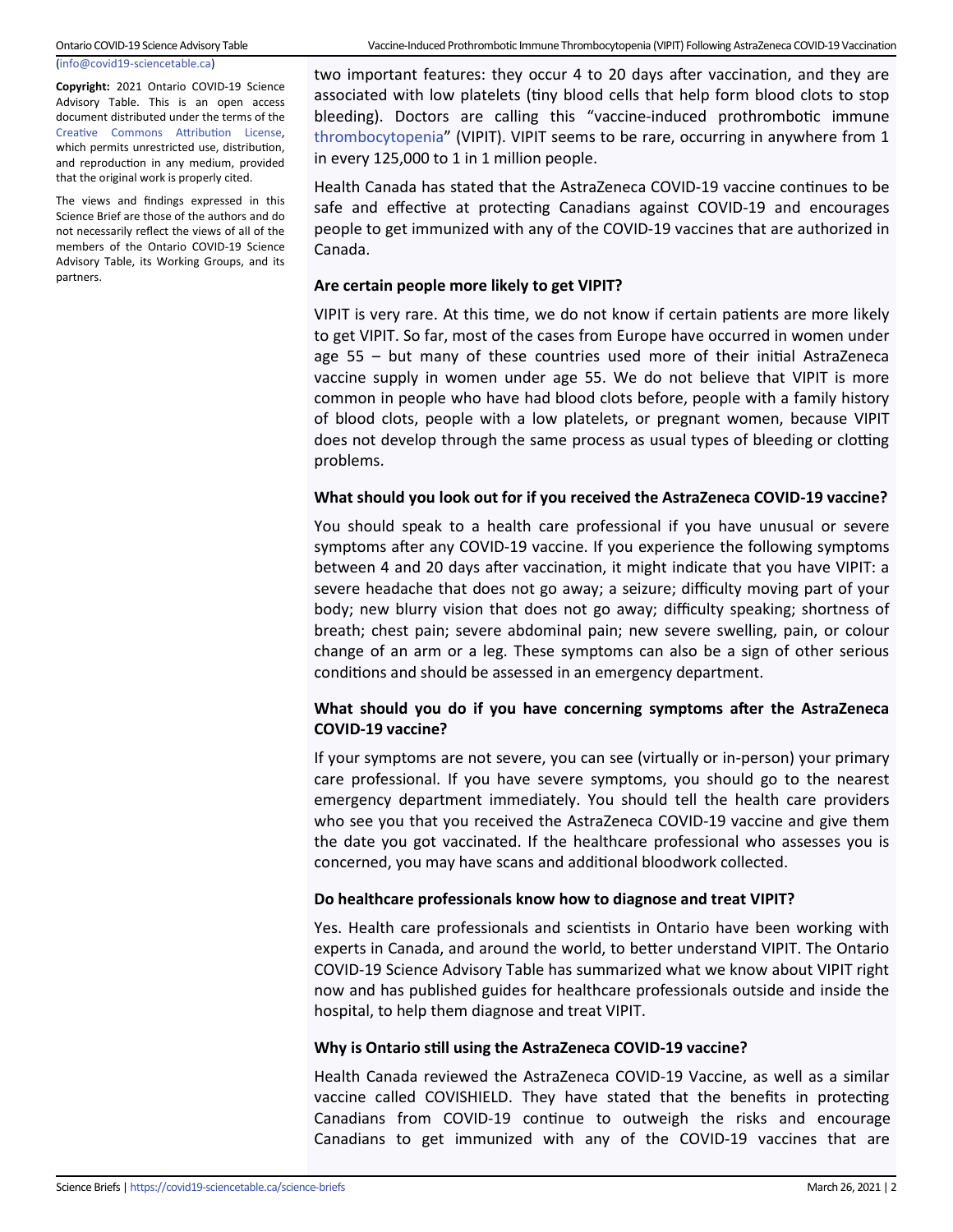authorized in Canada when they are eligible. Keep in mind that COVID-19 has killed over 15,000 Canadians so far, that about 1 in 100 Canadians who get COVID-19 end up needing intensive care, and that 1 in 5 Canadians who are hospitalized with COVID-19 develop blood clots. Currently Canada is experiencing a third wave of COVID-19. VIPIT is very rare, while the AstraZeneca vaccine has proven effective at reducing severe illness from COVID-19. Health care professionals, scientists, and government agencies in Ontario – and around the world – will continue to monitor the safety of this and all vaccines.

### **Could other COVID-19 vaccines available in Ontario cause VIPIT?**

There have been no confirmed cases of VIPIT with any other COVID-19 vaccine.

### **Background**

The AstraZeneca COVID-19 vaccine appears to be associated with autoimmune thrombosis that mimics heparin-induced thrombocytopenia.

The United Kingdom, European Union, and Scandinavian countries have reported rare cases of cerebral sinus vein thrombosis (CSVT) and thrombocytopenia in patients who received the AstraZeneca COVID-19 vaccine. The majority of affected patients thus far are women under the age of 55 years, and CSVT seems to occur 4 to 20 days after vaccination. The Paul Ehrlich Institute has demonstrated that affected individuals in Germany have [antibodies](https://covid19-sciencetable.ca/glossary/#antibody) that induce massive platelet activation, reducing the platelet count and causing thrombosis.<sup>1</sup> This phenomenon mimics heparin-induced thrombocytopenia (HIT) yet it does not require heparin as a trigger. It has been named vaccine-induced prothrombotic immune thrombocytopenia (VIPIT).

### **Questions**

How frequent is VIPIT?

Are certain patients predisposed to VIPIT?

When should I suspect my patient has VIPIT?

How do I diagnose VIPIT? How do I rule it out?

How do I treat VIPIT?

How do I treat VIPIT with life threatening blood clots?

Is VIPIT a reportable event?

Can patients who develop VIPIT safely receive a second dose of AstraZeneca's COVID-19 vaccine? Can they receive another COVID-19 vaccine?

### **Findings**

#### **How frequent is VIPIT?**

To date, millions of AstraZeneca COVID-19 vaccine doses have been administered worldwide, with suspected cases of VIPIT occurring in only a small fraction of vaccinated individuals. However, there is growing evidence of a causal link with the vaccine. The incidence of VIPIT appears to be between 1 in 125,000 and 1 in 1 million.<sup>2</sup>

There is no evidence that the AstraZeneca COVID-19 vaccine increases the overall risk of thrombosis (e.g., deep vein thromboses, pulmonary emboli, myocardial infarction, stroke) beyond what is seen in the general population despite the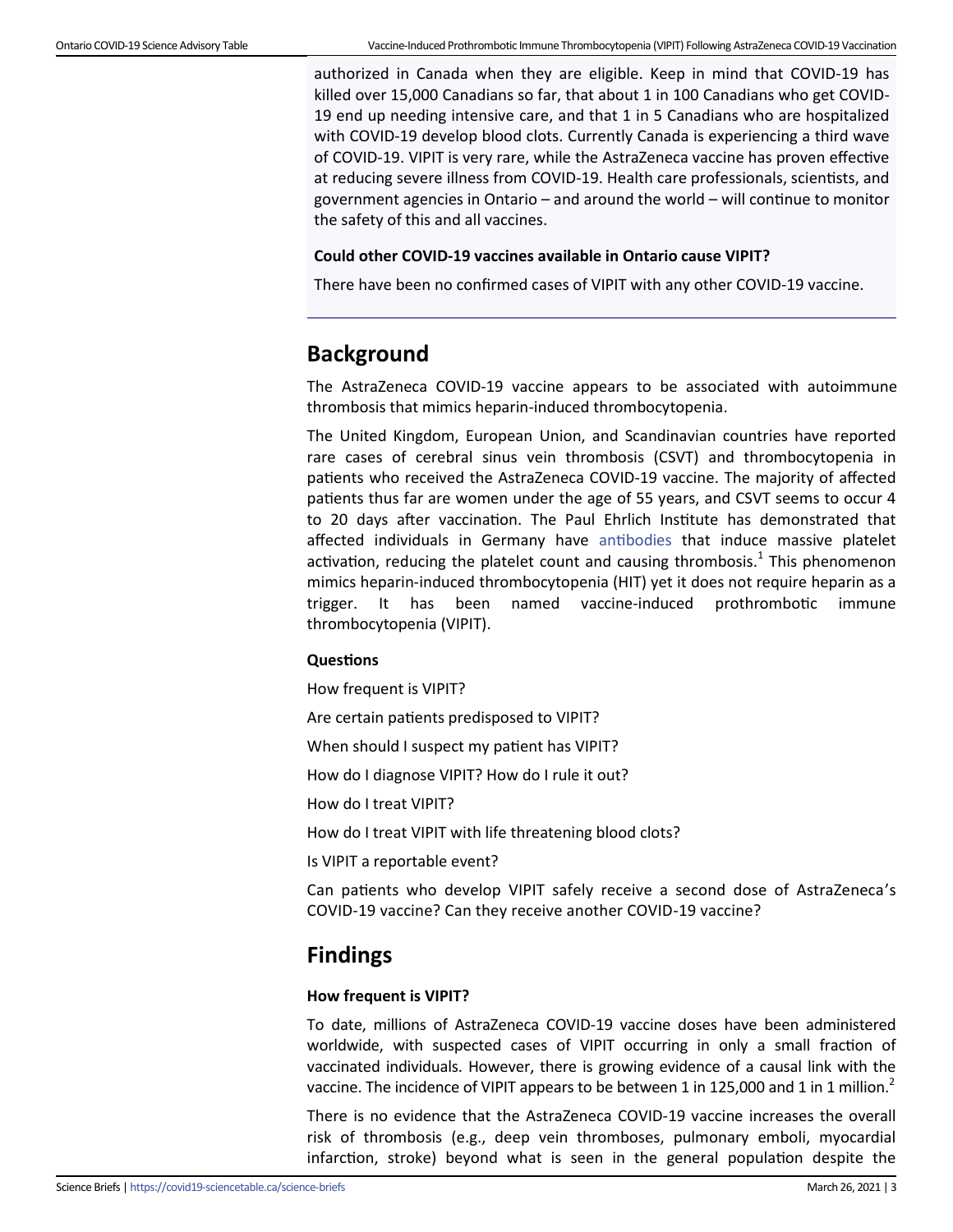observed increases in CSVT, as the risk of CSVT is orders of magnitude lower than the risk of other thromboses. The AstraZeneca COVID-19 vaccine is highly effective in preventing COVID-19, which also carries a high risk of thrombosis; 1 in 5 patients hospitalized with COVID-19 develops venous thrombosis.<sup>3</sup> For this reason, Health Canada, the United Kingdom Medicines and Healthcare Products Regulatory Agency, and the European Medicines Agency have recommended to continue administering the AstraZeneca COVID-19 vaccine, and have all made clear statements about their assessment of risks and benefits in the setting of the COVID-19 [pandemic.](https://covid19-sciencetable.ca/glossary/#pandemic)<sup>2,4,5</sup> Physicians, scientists, and regulatory agencies worldwide will continue to carefully monitor the safety of the AstraZeneca vaccine and of COVISHIELD, the version of the AstraZeneca COVID-19 vaccine currently available in Canada.

#### **Are certain patients predisposed to VIPIT?**

At this time, it is not clear if certain patients are predisposed to VIPIT. The cases to date are predominantly in younger women, however these individuals may have been overrepresented in the vaccinated population in European Union countries.<sup>2</sup> Further information from jurisdictions like the United Kingdom that prioritized older adults for early vaccination is pending. Since VIPIT is immune-mediated, an individual with a thrombophilia, a family history of blood clots, or a personal history of arterial or venous clots would likely *not* be at increased of VIPIT. Accordingly, there are no new contraindications to receiving the AstraZeneca COVID-19 vaccine.

#### **When should I suspect my patient has VIPIT?**

Patients with VIPIT may present with CSVT, or with other arterial or venous clots. Any patient with unusual symptoms following vaccination should be assessed by a health care provider. Some symptoms make it more likely that a patient has VIPIT: persistent and severe headache; focal neurological symptoms (including blurred vision); shortness of breath; abdominal or chest pain; swelling and redness in a limb; or pallor and coldness in a limb. VIPIT seems to occur between 4 to 20 days postvaccination. Symptoms in this time frame should raise the clinical suspicion of VIPIT.

### **How do I diagnose VIPIT? How do I rule it out?**

Patients with severe symptoms should urgently seek care at their nearest emergency department. Patients with non-severe symptoms may have initial investigations done in the primary care or outpatient setting.

Clinicians should ask patients about their COVID-19 vaccine history and should draw a complete blood count (CBC). VIPIT is unlikely if symptoms of blood clotting fall outside of the 4 to 20 day time frame OR if the platelet count is  $\geq 150 \times 10^9 / L$ .<sup>6</sup> VIPIT is more likely if symptoms of blood clotting fall within the 4 to 20 day time frame AND the platelet count is < 150 x  $10^9$ /L, and such patients should be evaluated at their nearest emergency department for suspected VIPIT. This will expedite further diagnostic workup, treatment, and urgent hematology consultation.

Patients with suspected VIPIT should go on to have blood work drawn including a Ddimer level and a blood film. When there is strong clinical suspicion of VIPIT, patients should also have diagnostic imaging to investigate for blood clots (including appropriate imaging to rule out CSVT, if the patient presents with a persistent and severe headache). It is not known whether VIPIT, like HIT, is associated with arterial thromboses, but arterial clots should be considered if patients have consistent symptoms. An elevated D-dimer, a normal blood film (apart from thrombocytopenia), and confirmation of a blood clot on diagnostic imaging makes the diagnosis of VIPIT presumptive.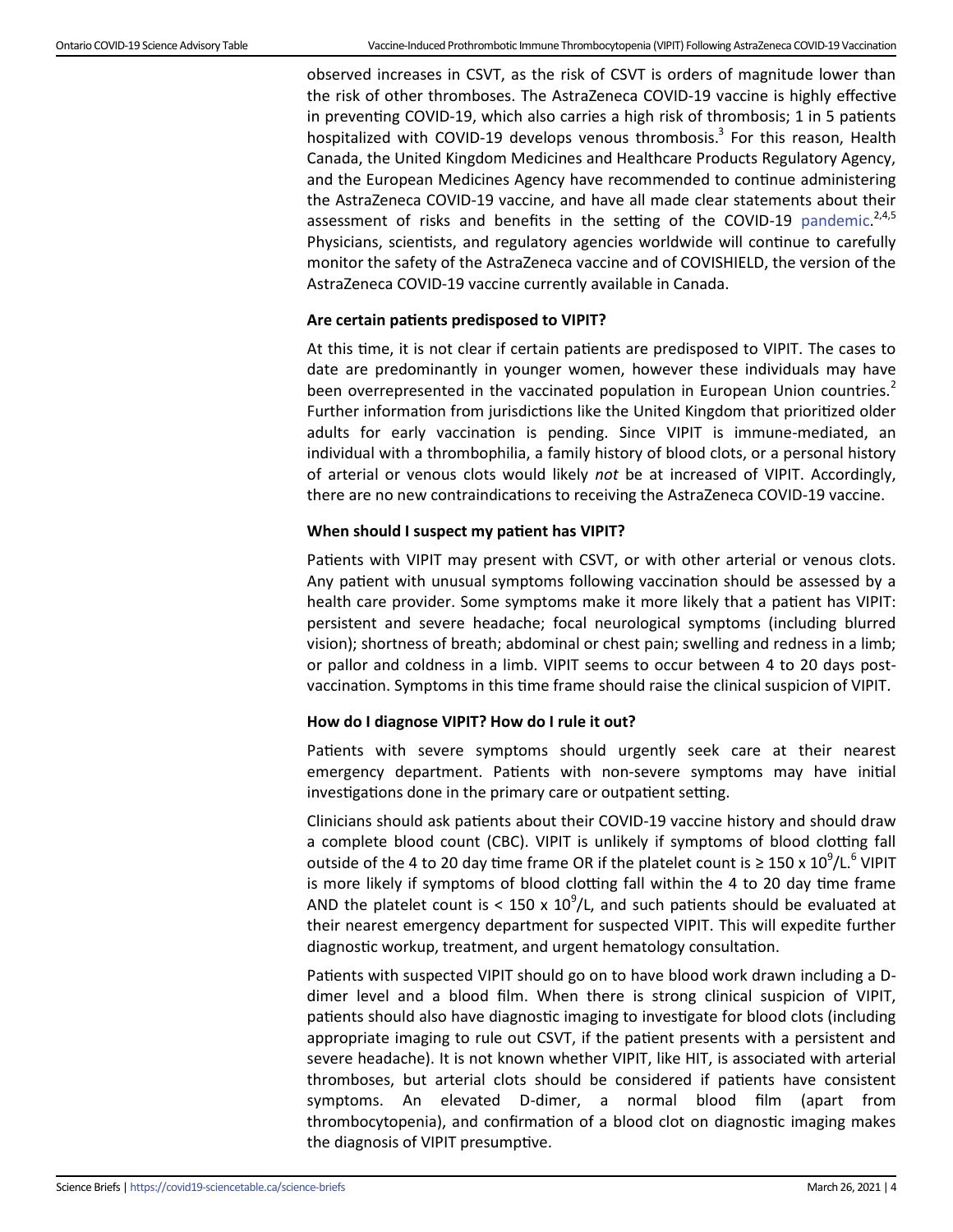The confirmatory diagnosis of VIPIT is made by testing for HIT. This testing should be done even if the patient has had no previous exposure to heparin. HIT testing involves two steps: identification of antibodies against the complex of platelet factor 4 and heparin; and confirmatory functional testing of the antibodies' ability to activate platelets.<sup>7</sup> The HIT antibody test appears very sensitive to VIPIT; if it is positive, VIPIT is confirmed, and if it is negative, VIPIT is unlikely.<sup>1</sup>

A number of large hospital laboratories test for HIT antibodies, but only one lab in Canada performs confirmatory functional testing (the McMaster University Platelet Immunology Laboratory). Therefore, presumptive VIPIT should prompt an urgent hematology consultation (in person, virtually, or by phone) to arrange testing and start safe empiric treatment of blood clots (see below).

#### **How do I treat VIPIT?**

Patients with presumptive and confirmed VIPIT should be treated similarly to HIT. The Box presents the treatment principles for patients with presumptive and confirmed VIPIT. Until VIPIT has been ruled out, anticoagulation with heparin (unfractionated heparin and low molecular weight heparins) should be avoided. Platelet transfusions should also not be given.

#### **Treating Blood Clots in Patients with Presumptive or Confirmed VIPIT**

- 1. No heparin
- 2. No platelet transfusions
- 3. First line anticoagulants: direct oral anti-Xa inhibitors (e.g., rivaroxaban, apixaban, edoxaban)
- 4. Consult hematology (in person, virtually, by phone)
- 5. IVIG 1 g/kg daily for 2 days for severe or life-threatening blood clots

#### **Summary Box. Treating Blood Clots in Patients with Presumptive or Confirmed VIPIT**

Alternative anticoagulants that are safe to use in HIT, and likely safe to use in VIPIT, include direct thrombin inhibitors and anti-Xa inhibitors. Most clinicians in Ontario will be comfortable using direct oral anti-Xa inhibitors (e.g., rivaroxaban, apixaban, edoxaban) empirically while awaiting further advice from a hematologist; these agents are used in the treatment of HIT. The dose of direct oral anti-Xa inhibitor is identical to the dose used to treat uncomplicated deep vein thromboses. If the patient has severe renal impairment that makes direct oral anticoagulants unsafe, advice from a hematologist should be sought to guide use of parenteral anticoagulants that are safe to use in HIT.

#### **How do I treat VIPIT with life threatening blood clots?**

In patients with confirmed VIPIT and severe or life-threatening blood clots (e.g., CSVT, splanchnic vein thrombosis), it is important to dampen the prothrombotic response with intravenous immunoglobulin (IVIG). Administration of high dose IVIG (1 g/kg of body weight daily for two days) is appropriate and can be guided by the consulting hematologist.

#### **Is VIPIT a reportable event?**

All suspected adverse events following immunization (AEFI), including thrombosis, and both presumptive and confirmed VIPIT, should be reported using the [provincial](https://www.publichealthontario.ca/-/media/documents/a/2020/aefi-reporting-form.pdf?la=en)  [AEFI form](https://www.publichealthontario.ca/-/media/documents/a/2020/aefi-reporting-form.pdf?la=en) and sent to the local Public Health Unit. More information on how to report AEFIs can be found on the [Public Health Ontario website.](https://www.publichealthontario.ca/en/diseases-and-conditions/infectious-diseases/respiratory-diseases/novel-coronavirus/vaccines) Ontario conducts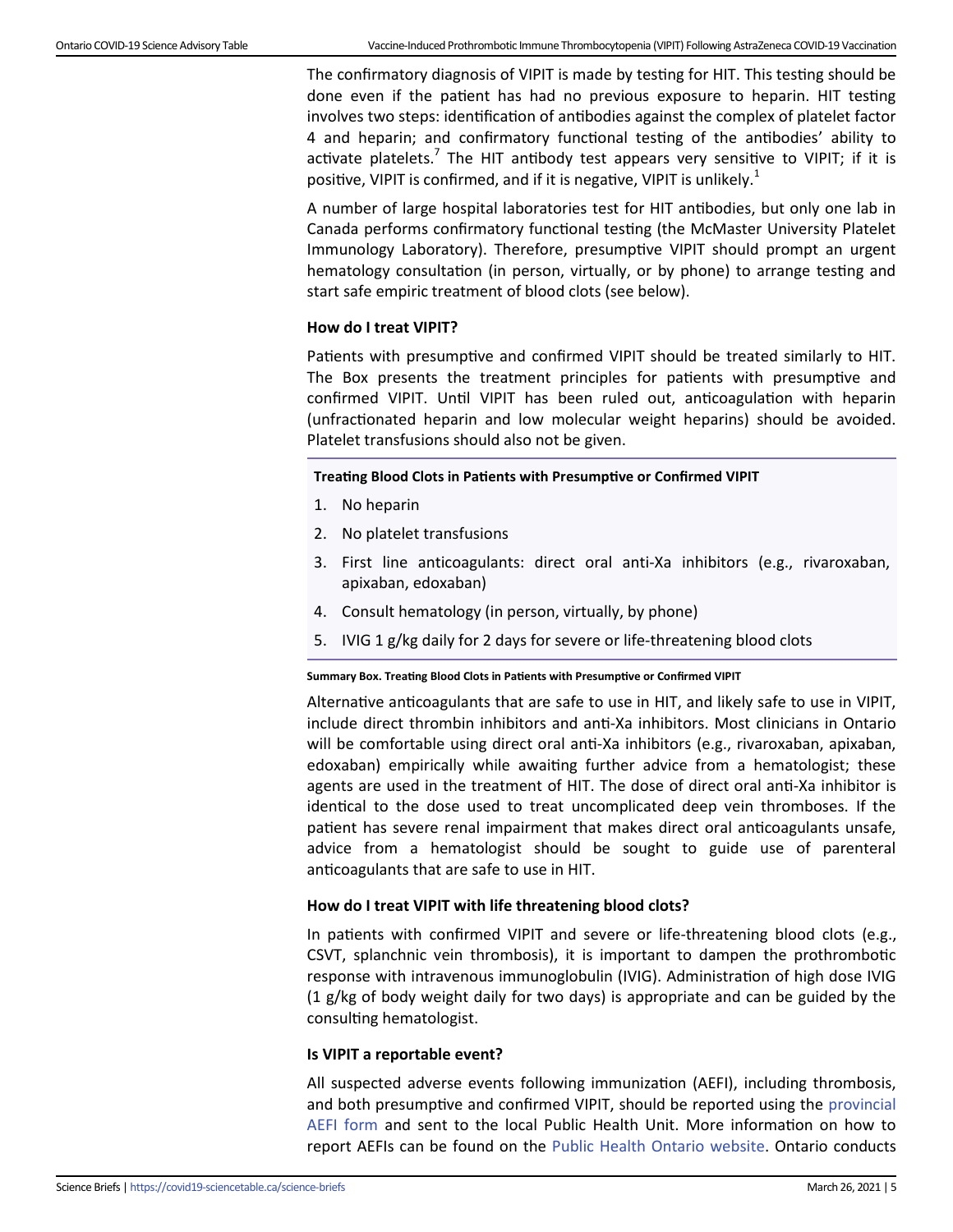vaccine surveillance safety in collaboration with the Public Health Agency of Canada, and prompt reporting is essential to learn more about this rare but serious thrombotic phenomenon.

#### **Can patients who develop VIPIT safely receive a second dose of AstraZeneca's COVID-19 vaccine? Can they receive another COVID-19 vaccine?**

At this time, we do not know how subsequent doses of COVID-19 vaccines should be managed in individuals who develop VIPIT following their first dose. These cases require consultation with a hematologist. We know that individuals with non-vaccine associated HIT can be safely re-exposed to heparin, under very controlled conditions, but this requires the advice and close monitoring of a hematologist. This is an area of active study. There have been no confirmed cases of VIPIT with any other COVID-19 vaccine. Therefore, a second dose of another COVID-19 vaccine may be safe.

### **Interpretation**

VIPIT is a rare adverse event following the AstraZeneca COVID-19 vaccine. This brief describes the pathophysiology, presentation, diagnostic work-up and treatment of VIPIT, including a decision tree for diagnosing and ruling out VIPIT.

## **Author Contributions**

MP, PJ and AMM conceived the Science Brief. MP wrote the first draft of the Science Brief. All authors contributed to the conception of the Science Brief, revised it critically for important intellectual content and approved the final version.

# **References**

- 1. Updated GTH statement on vaccination with the AstraZeneca COVID-19 vaccine, as of March 22, 2021. Published March 18, 2021. Accessed March 24, 2021. https://gth-online.org/wp-[content/uploads/2021/03/](https://gth-online.org/wp-content/uploads/2021/03/GTH_Stellungnahme_AstraZeneca_3_24_2021.pdf) [GTH\\_Stellungnahme\\_AstraZeneca\\_3\\_24\\_2021.pdf](https://gth-online.org/wp-content/uploads/2021/03/GTH_Stellungnahme_AstraZeneca_3_24_2021.pdf)
- 2. PINHO AC. COVID-19 Vaccine AstraZeneca: benefits still outweigh the risks despite possible link to rare blood clots with low platelets. European Medicines Agency. Published March 18, 2021. Accessed March 24, 2021. [https://](https://www.ema.europa.eu/en/news/covid-19-vaccine-astrazeneca-benefits-still-outweigh-risks-despite-possible-link-rare-blood-clots) [www.ema.europa.eu/en/news/covid](https://www.ema.europa.eu/en/news/covid-19-vaccine-astrazeneca-benefits-still-outweigh-risks-despite-possible-link-rare-blood-clots)-19-vaccine-astrazeneca-benefits-still[outweigh](https://www.ema.europa.eu/en/news/covid-19-vaccine-astrazeneca-benefits-still-outweigh-risks-despite-possible-link-rare-blood-clots)-risks-despite-possible-link-rare-blood-clots
- 3. Malas MB, Naazie IN, Elsayed N, Mathlouthi A, Marmor R, Clary B. Thromboembolism risk of COVID-19 is high and associated with a higher risk of mortality: A systematic review and meta-analysis. *EClinicalMedicine*. 2020;29:100639. [https://doi.org/10.1016/j.eclinm.2020.100639](https://www.thelancet.com/journals/eclinm/article/PIIS2589-5370(20)30383-7/fulltext)
- 4. Health Canada confirms that the benefits of the AstraZeneca COVID-19 vaccine continue to outweigh the risks for use in Canada. Health Canada. Published March 18, 2021. Accessed March 24, 2021. [https://www.canada.ca/en/health](https://www.canada.ca/en/health-canada/news/2021/03/health-canada-confirms-that-the-benefits-of-the-astrazeneca-covid-19-vaccine-continue-to-outweigh-the-risks-for-use-in-canada.html)[canada/news/2021/03/health](https://www.canada.ca/en/health-canada/news/2021/03/health-canada-confirms-that-the-benefits-of-the-astrazeneca-covid-19-vaccine-continue-to-outweigh-the-risks-for-use-in-canada.html)-canada-confirms-that-the-benefits-of-the[astrazeneca](https://www.canada.ca/en/health-canada/news/2021/03/health-canada-confirms-that-the-benefits-of-the-astrazeneca-covid-19-vaccine-continue-to-outweigh-the-risks-for-use-in-canada.html)-covid-19-vaccine-continue-to-outweigh-the-risks-for-use-in[canada.html](https://www.canada.ca/en/health-canada/news/2021/03/health-canada-confirms-that-the-benefits-of-the-astrazeneca-covid-19-vaccine-continue-to-outweigh-the-risks-for-use-in-canada.html)
- 5. UK regulator confirms that people should continue to receive the COVID-19 vaccine AstraZeneca. GOV.UK. Accessed March 24, 2021. [https://www.gov.uk/](https://www.gov.uk/government/news/uk-regulator-confirms-that-people-should-continue-to-receive-the-covid-19-vaccine-astrazeneca) [government/news/uk](https://www.gov.uk/government/news/uk-regulator-confirms-that-people-should-continue-to-receive-the-covid-19-vaccine-astrazeneca)-regulator-confirms-that-people-should-continue-toreceive-the-covid-19-vaccine-[astrazeneca](https://www.gov.uk/government/news/uk-regulator-confirms-that-people-should-continue-to-receive-the-covid-19-vaccine-astrazeneca)